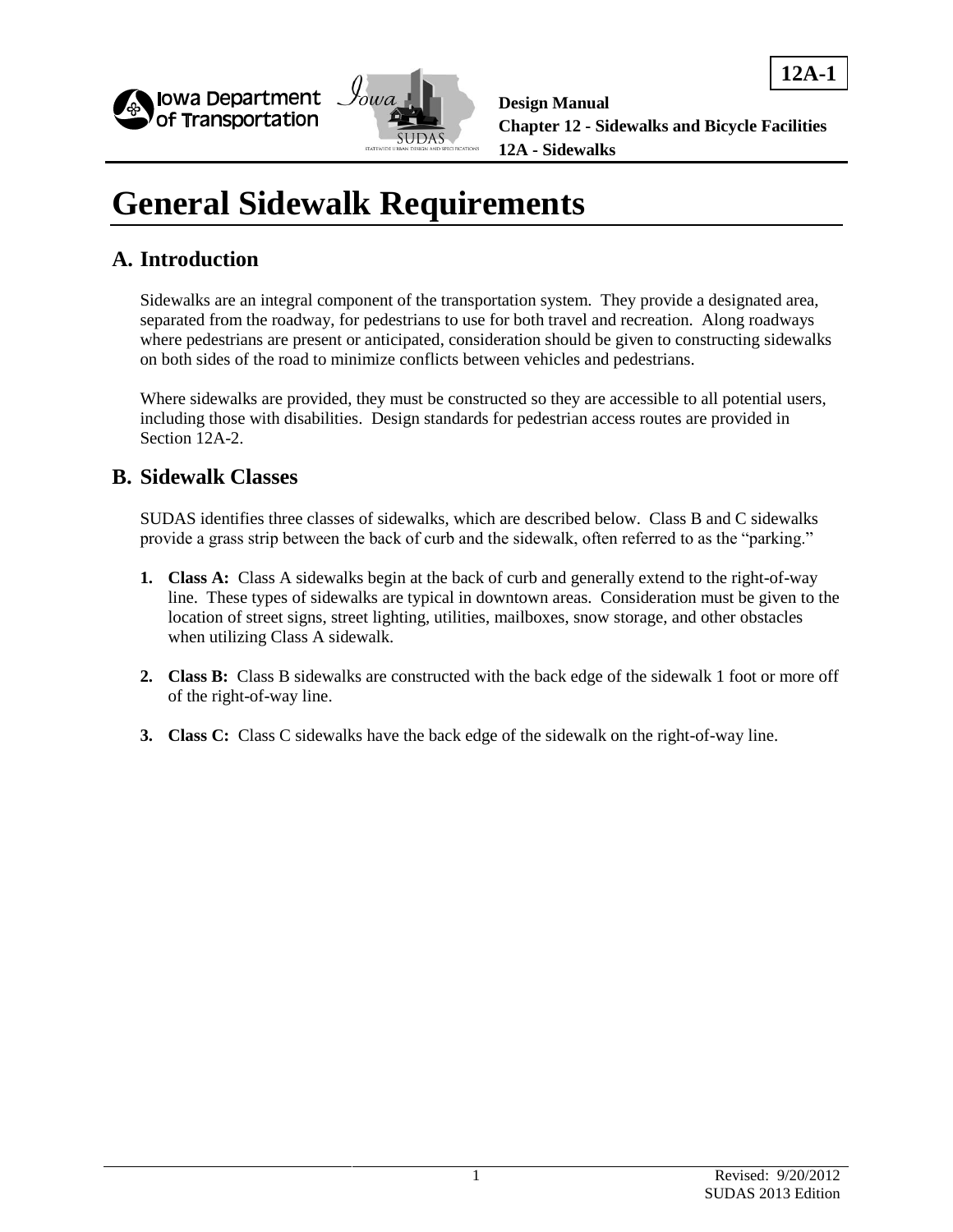

**Figure 12A-1.01:** Classes of Sidewalk

### **C. Accessible Sidewalk Design**

It has been common practice to place the responsibility for sidewalk ramp layout on the contractor or construction inspector. This has resulted in the sidewalk, curb ramps, driveway crossings, etc. being designed in the field, often with mixed accessibility results. As public right-of-way accessibility comes under greater scrutiny, it is increasingly important that newly constructed or altered sidewalks meet accessibility requirements. Therefore, sidewalks, curb ramps, and street crossings shall be included as part of the design process and the details of those designs shall be included in the contract documents as appropriate. Projects reviewed or let by the Iowa DOT will require use of S sheets according to th[e Iowa DOT Design Manual Section 1F-18.](http://www.iowadot.gov/design/dmanual/01F-18.pdf)

### **D. Construction Requirements**

- **1. Sidewalk Thickness:** Sidewalks should be constructed of PCC with a minimum thickness of 4 inches. Where sidewalks cross driveways, the minimum thickness is 6 inches, or the thickness of the driveway, whichever is greater.
- **2. Obstructions:** All obstructions are to be removed or relocated except for those that are impractical to move. In new development areas, these items should never occur, but in older, established areas, they will have to be addressed. In the case where the sidewalk is shifted to avoid an obstacle, use of a minimum 2:1 taper to and from the obstruction with a straight section adjacent to the obstruction should be considered. Flatter tapers may be used if space is available and user volume is high.
- **3. Construction Tolerances:** Dimensions are subject to conventional industry tolerances except where dimensions are stated as a range, minimum, or maximum. Conventional industry tolerances include tolerances for field conditions and tolerances that may be a necessary consequence of a particular manufacturing process. Conventional industry tolerances do not apply to design work; see PROWAG R103.1. Designing features to the target values, rather than the allowable maximum or minimum, allows for appropriate construction tolerances and field adjustment during construction while maintaining compliance with PROWAG.